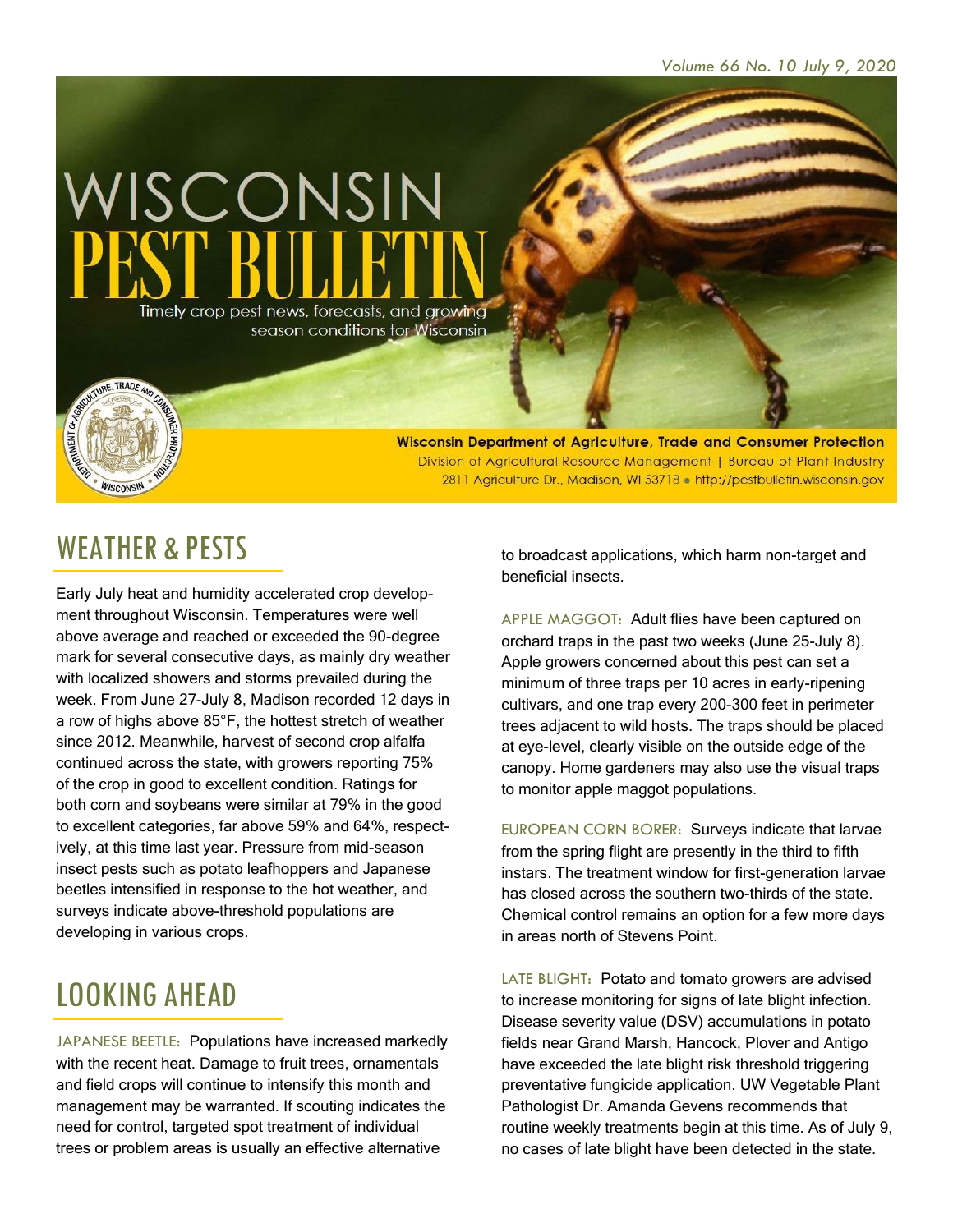EURASIAN HEMP BORER: The second flight is beginning in far southern Wisconsin. Moths of this flight will produce larvae capable of causing additional damage to greenhouse and field hemp plants. Some industrial hemp growers are already reporting stem boring injury to their crops resulting from the first generation. Any treatments targeting the current generation of larvae must be applied during the narrow window between egg hatch and before the caterpillars bore into hemp stems and developing flowers.

BROWN MARMORATED STINK BUG: Nymphs produced by overwintered adults are appearing in the Madison and La Crosse areas. A milder-than average 2019-20 winter favored survival of this invasive pest, and growers in southern and eastern Wisconsin where BMSB has been established for 10 years or longer could see stink bug damage in field, fruit, and vegetable crops for the first time this summer.



Brown marmorated stink bug nymphs and eggs marylandbiodiversity.com

SPOTTED WING DROSOPHILA: Egg laying has intensified in response to the hot weather of early July. Small white SWD larvae are reportedly becoming noticeable in fruits. Berry growers are advised to increase sampling for larvae to help determine fruit marketability and whether management actions are effective. Larval sampling methods are provided in the FRUIT section.

WESTERN BEAN CUTWORM: The annual moth flight has started, with 25% emergence forecast for next week throughout most of southern Wisconsin. Scouting corn plants for egg masses and small larvae should begin as fields enter the late-whorl and pre-tassel stages. If control is warranted, the optimal timing for insecticide treatment is at 90-95% tassel emergence.

## DEGREE DAYSJANUARY 1- JULY 8

| <b>LOCATION</b>                                    | 50°F                         | 2019                         | <b>NORM</b>          | $40^{\circ}$ F               |
|----------------------------------------------------|------------------------------|------------------------------|----------------------|------------------------------|
| Dubuque, IA                                        | 1397                         | 1292                         | 1290                 | 2313                         |
| Lone Rock                                          | 1251                         | 1171                         |                      | 2124                         |
| <b>Beloit</b><br>Sullivan<br>Madison<br>Juneau     | 1319<br>1190<br>1275<br>1128 | 1189<br>1071<br>1158<br>1013 | 1305<br>1219<br>1242 | 2213<br>2036<br>2144<br>1936 |
| Racine                                             | 1093                         | 928                          | 1108                 | 1924                         |
| Waukesha                                           | 1171                         | 1027                         |                      | 2001                         |
| Milwaukee                                          | 1121                         | 960                          |                      | 1946                         |
| Hartford                                           | 1094                         | 994                          |                      | 1894                         |
| Appleton                                           | 1141                         | 956                          | 1079                 | 1930                         |
| <b>Green Bay</b>                                   | 1093                         | 923                          |                      | 1859                         |
| <b>Big Flats</b><br>Hancock<br><b>Port Edwards</b> | 1146<br>1079<br>1100         | 986<br>938<br>941            | 1210<br>1178         | 1956<br>1862<br>1887         |
| La Crosse                                          | 1273                         | 1108                         | 1365                 | 2136                         |
| <b>Eau Claire</b>                                  | 1273                         | 1053                         | 1219                 | 2111                         |
| Cumberland                                         | 1015                         | 881                          | 1118                 | 1750                         |
| <b>Bayfield</b>                                    | 922                          | 710                          |                      | 1608                         |
| Wausau                                             | 950                          | 815                          | 1094                 | 1678                         |
| Medford                                            | 938                          | 812                          | 994                  | 1666                         |
| Crivitz                                            | 1022                         | 881                          | 860                  | 1741                         |
| Crandon                                            | 928                          | 807                          |                      | 1614                         |

*Method: Modified B50; Modified B40 as of January 1, 2020. NORMALS based on 30-year average daily temps, 1981-2010.*

#### FORAGES & GRAINS

POTATO LEAFHOPPER: Counts in 21% of the fields surveyed July 1-8 were above the economic threshold of 2.0 leafhoppers per sweep for alfalfa 12 inches and taller. The highest averages of 2.0-3.3 per sweep were recorded in in Dane, Grant, Iowa, Richland, Rock and Sauk counties, where moderate hopperburn injury was evident in fields with significant populations. The average across all 40 sites sampled was 1.5 per sweep. Potato leafhopper pressure has also reportedly increased in fruit and vegetable crops since late June.

PEA APHID: Levels of this insect vary considerably by region of the state. Surveys in southern Wisconsin from Grant to Dodge County found low counts of less than 3.0 aphids per sweep. In contrast, counts in alfalfa across the east-central counties were much higher at 6-29 aphid per sweep. The regional average in Brown, Calumet, Fond du Lac, Kewaunee, Manitowoc, Outagamie, Sheboygan,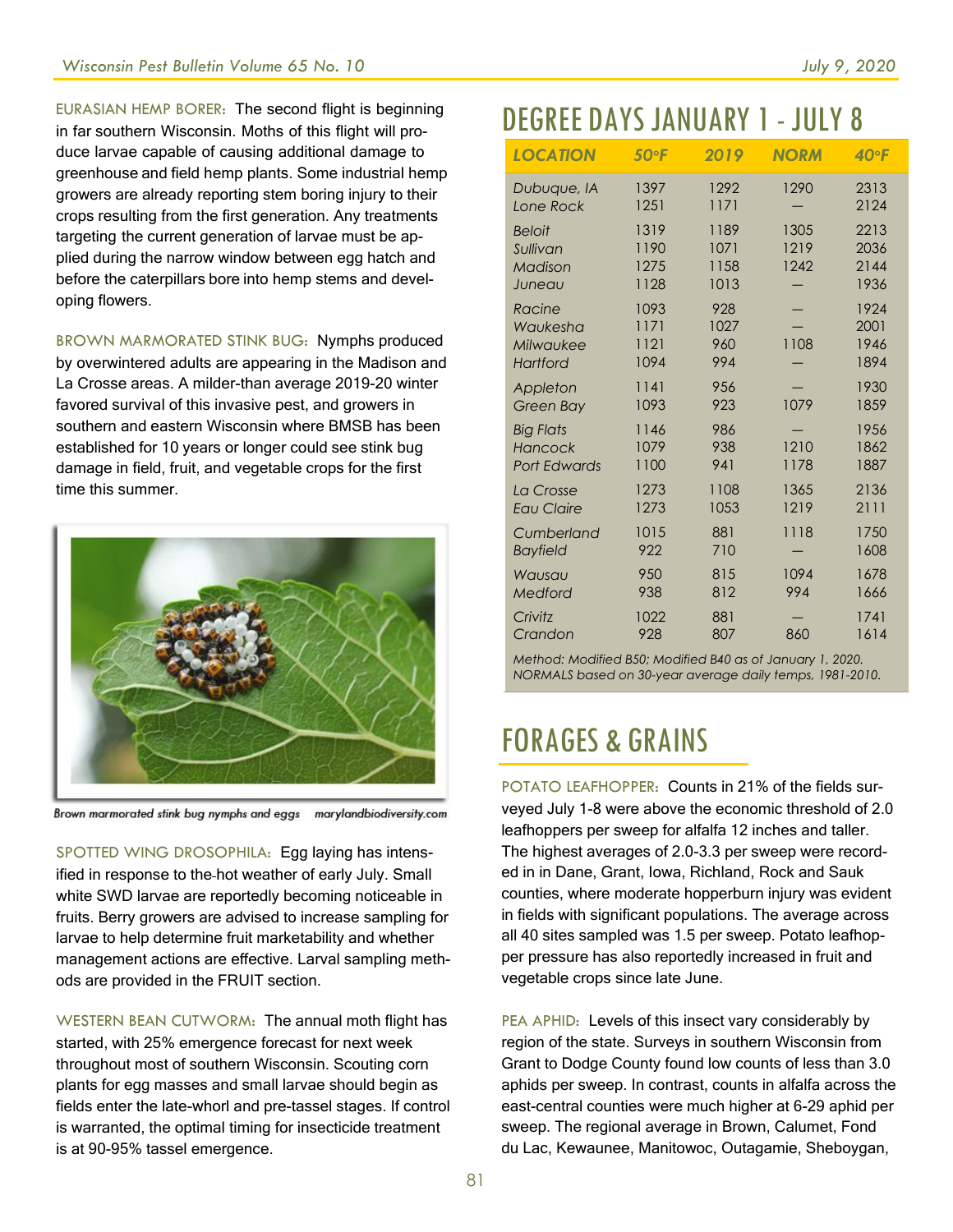Winnebago counties was 15 aphids per sweep. Routine scouting is recommended for eastern Wisconsin alfalfa until the second crop is harvested.



Pea aphids

Randy Wendler DATCP

PLANT BUG: Combined averages of the alfalfa and tarnished plant bugs varied from 0-1.6 per sweep and averaged 0.5 per sweep. These counts are considered extremely low for this pest. The economic threshold for combined counts of plant bug adults and nymphs is 5.0 per sweep.

ALFALFA WEEVIL: Pupation is occurring statewide and feeding should subside shortly. Larval populations have declined markedly in the past two weeks, with <0.1 weevil per sweep now being the typical count.

#### INDUSTRIAL HEMP

EURASIAN HEMP BORER: The second flight of moths is beginning in southern Wisconsin. Industrial hemp growers who have observed EHB holes in plant stems are advised to scout their crops now to determine the approximate percentage of infested plants. If levels are high enough to warrant control, treatment of secondgeneration EHB larvae must target the newly hatched caterpillars before they bore into hemp stems and flowers. The most effective treatment window for EHB is brief and can only be determined by monitoring for the next emergence of EHB moths, which fly at dawn and dusk, and by closely inspecting plants for the tiny larvae. A list of organic products available for control of hemp pests in Wisconsin can be found at https:// datcp.wi.gov/Documents/IH Pesticides.pdf.

#### **CORN**

WESTERN BEAN CUTWORM: Moth emergence began by June 23, but DATCP's network of 58 pheromone traps has so far captured a total of only 4 moths. Based on the UNL-UMN cumulative flight model for this insect, 25% emergence of the adult population should occur in the next two weeks (July 12-22) across the southern half of Wisconsin. Scouting pretassel corn to estimate egg density is recommended. In fields where egg masses and small larvae are found on 5% or more of the corn plants, an insecticide treatment applied at 90-95% tassel emergence will be most effective. This application timing increases the chance that the caterpillars will be exposed to the insecticide.

STALK BORER: Surveys of V8-VT corn found infestation rates of 1-38%, with the highest population noted in Sauk County. Treatment is no longer an option for many southern and western Wisconsin fields since the larvae have bored into the stalks and unemerged tassels. Treatments must be applied from 1,400-1,700 degree days (base 41°F), or prior to the V7 stage. Stalk borer feeding is unlikely to kill individual corn plants beyond V7.



Stalk borer larva

Randy Wendler DATCP

JAPANESE BEETLE: The annual emergence is rapidly accelerating. Beetles are common at low levels in corn, soybeans, and fruit crops, and perimeter damage can be expected this month. For corn, the primary concern is to protect the silks from clipping since heavy beetle feeding on corn silks can impair pollination. Treatment may be justified for fields with three or more beetles per ear and silks that have been clipped to  $\frac{1}{2}$  inch when pollination is occurring (less than 50% complete). Japanese beetles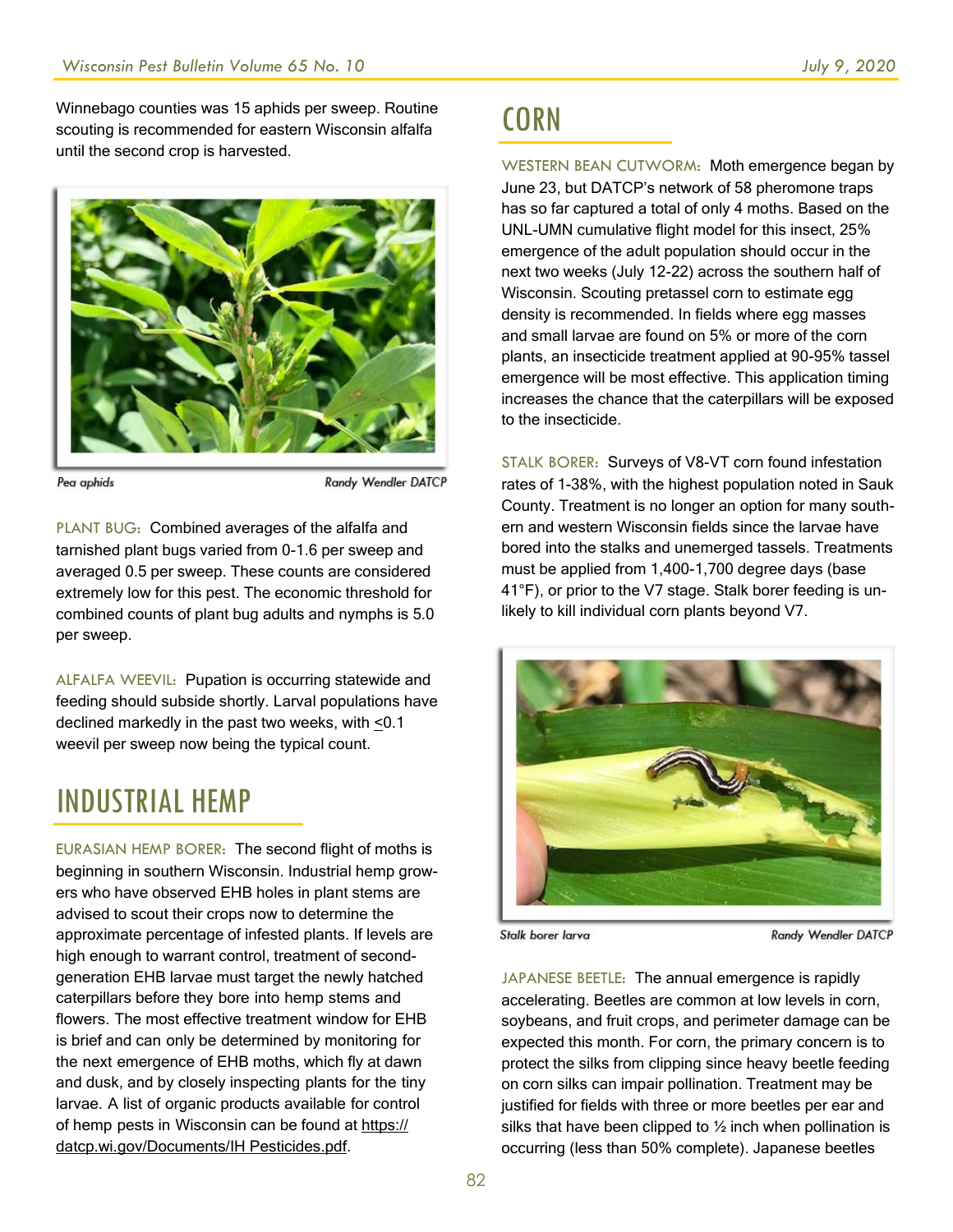collect on plants in the edge rows, emphasizing the importance of obtaining a representative sample from several areas throughout the field before making control decisions. Border row spot treatments may be sufficient if the beetles and damage are confined to the field edges. Beetles must be on the outside of the ear to be killed by contact insecticides.



Japanese beetle

**Krista Hamilton DATCP** 

CORN ROOTWORM: Beetle emergence is underway in southern Wisconsin. Both the northern and western species were observed on July 8 in Dane County. These insects will become increasingly noticeable throughout the month, with peak emergence anticipated around mid-August. Although overall beetle pressure has been historically low in the state in recent years (2017-19), individual fields with root damage should still be expected. Based on the 2019 annual survey results, the highest risk areas are southwestern and south-central districts. Elsewhere in Wisconsin, very low populations (<0.3 beetle per plant) were documented last season.

EUROPEAN CORN BORER: Larval infestation rates are generally less than 6% in surveyed fields. Corn borer caterpillars range in development from second to fifth instar, with the third instar being the most prevalent stage. Five of the 40 cornfields (13%) sampled from July 1-8 had signs of ECB infestation.

TRUE ARMYWORM: Economic populations were not found in the past week, but continued scouting is recommended, particularly for corn planted into a grass cover crop. The treatment threshold for armyworms varies depending on the size of the caterpillars and their expected feeding potential. The threshold for corn is reached when smaller caterpillars (3/4-1 inch) are found on 25%

plants, or if 75% of are infested with two caterpillars of any size.

### SOYBEANS

SOYBEAN APHID: Early July surveys indicate that aphid pressure is currently low. Fieldwide average counts were below 3.5 aphids per plant in all but one of 45 soybean fields sampled in the past week. The exception was a Brown County site with an average of 9.5 aphids per plant (947 aphids on 53 of 100 plants), which is still considered very low relative to the 250 aphid per plant economic threshold. Soybean aphid populations increase most rapidly in flowering soybeans and economic levels may develop before the end of the month. This pest requires consistent monitoring from now until the R5.5 stage of soybean growth in August.

GREEN CLOVERWORM: Minor leaf feeding and ¾-inch larvae were noted in Trempealeau County on July 7. Green cloverworm caterpillars appear around mid-July and occasionally causes economic damage in August. In Wisconsin, outbreaks occur approximately every 5-6 years. The last significant populations were recorded in 2015.



Green cloverworm larvae

**Krista Hamilton DATCP** 

DEFOLIATORS: Defoliation is common but light in surveyed fields, usually affecting less than 5% of plants. In addition to flea beetles and green cloverworms, the leaf feeding insects found during recent surveys were the bean leaf beetle, grasshoppers, Japanese beetle, and obliquebanded leafroller. Defoliation rates in surveyed fields have not exceeded the 20% economic threshold for soybeans in the early bloom stages as of July 9.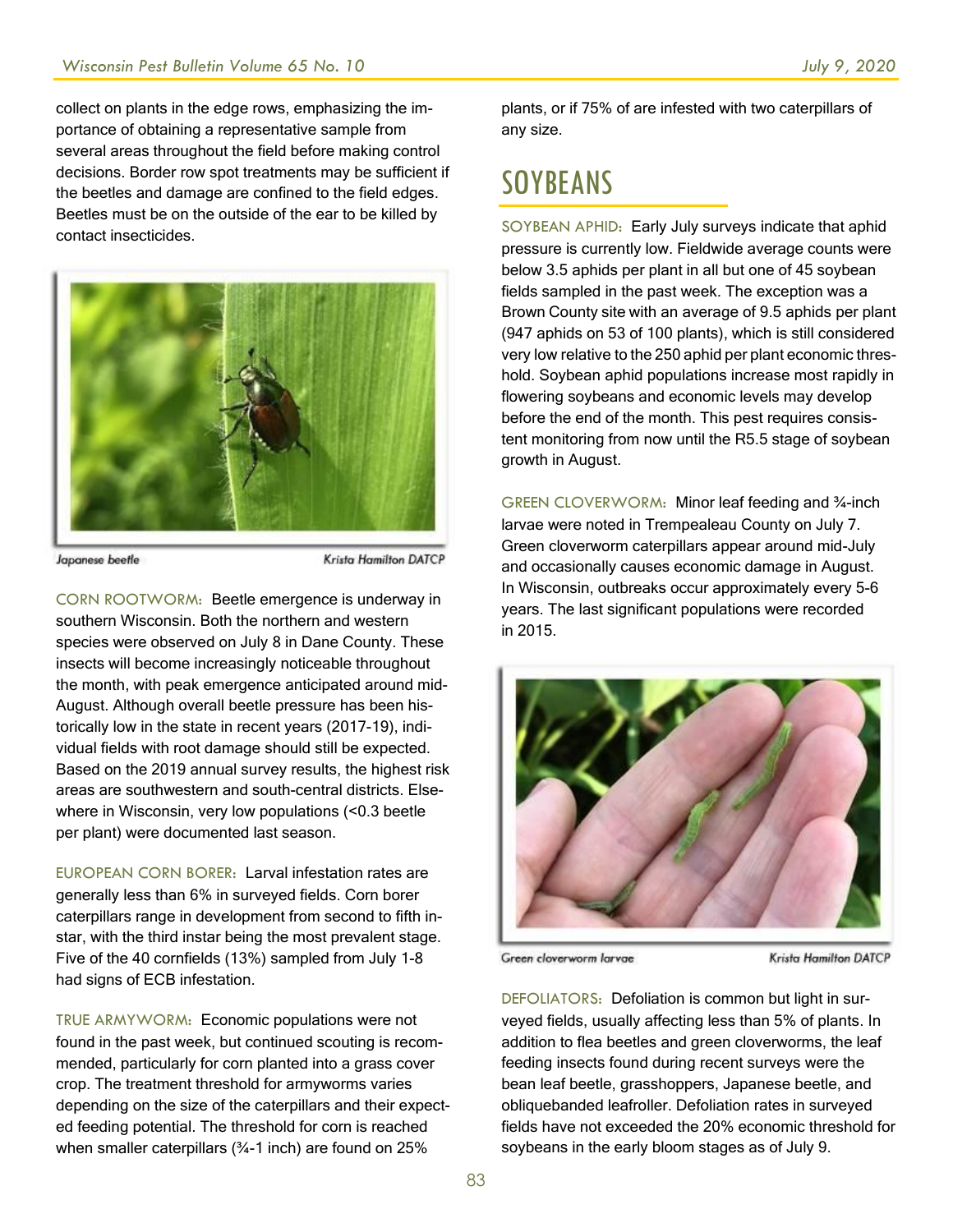REDHEADED FLEA BEETLE: This flea beetle was observed on soybeans this week in southern and western Wisconsin. Although the RHFB is not considered a major threat to field crops, locally high populations occasionally develop and may warrant control in rare situations. Soybean growers are advised to be alert for an increase in beetle activity. Flea beetles typically hatch in July and August and feed on plants until September.



Redheaded flea beetle

Krista Hamilton DATCP

#### FRUITS

OBLIQUEBANDED LEAFROLLER: Second-generation larvae ranging from newly-hatched to the intermediate stages were observed in the past week. Effective control of the current brood will minimize injury and reduce the size of the later generation in August and September. Treatment is justifiable when 3% of terminals are infested, based on examination of five growing points per tree in at least 10 widely separated trees.



Obliquebanded leafroller larva

Krista Hamilton DATCP

CODLING MOTH: Advanced apple orchards are 800- 1,000 or more degree days (modified base 50°F) beyond the first biofix, and treatments for second generation larvae are expected to start next week. Apple growers are reminded to rotate insecticides between generations to prevent resistance to chemical materials. Localized larvicide applications are usually an acceptable alternative to orchard-wide treatment for sites with variable larval pressure between cultivars or blocks.

APPLE MAGGOT: Counts on orchard traps have increased since the last report, with flies captured at five cooperating locations, as far north as Marathon County. The highest count for the week ending July 8 was 19 flies on a yellow board. Maintaining traps will be important as emergence continues and oviposition on apples intensifies in late July and early August.



Apple maggot fly

growing fruit.org

SPOTTED TENTIFORM LEAFMINER: The second flight should peak soon at most monitoring sites. Several orchards reported counts above 400 moths per trap per week, with a high of 1,246 moths per trap registered in Marathon County. Heavy egg laying can be expected as long as pheromone traps are attracting high numbers of moths. Apple orchards with populations greater than one mine per leaf or a history of infestation should consider controlling second-generation larvae to reduce buildup of leafminers before the third flight begins in late July or August.

JAPANESE BEETLE: Beetle pressure is increasing in Wisconsin apple orchards and vineyards. Damage to fruits, ornamentals and field crops will continue to intensify this month and control may be needed to prevent fruit loss. Most chemical treatments are only effective against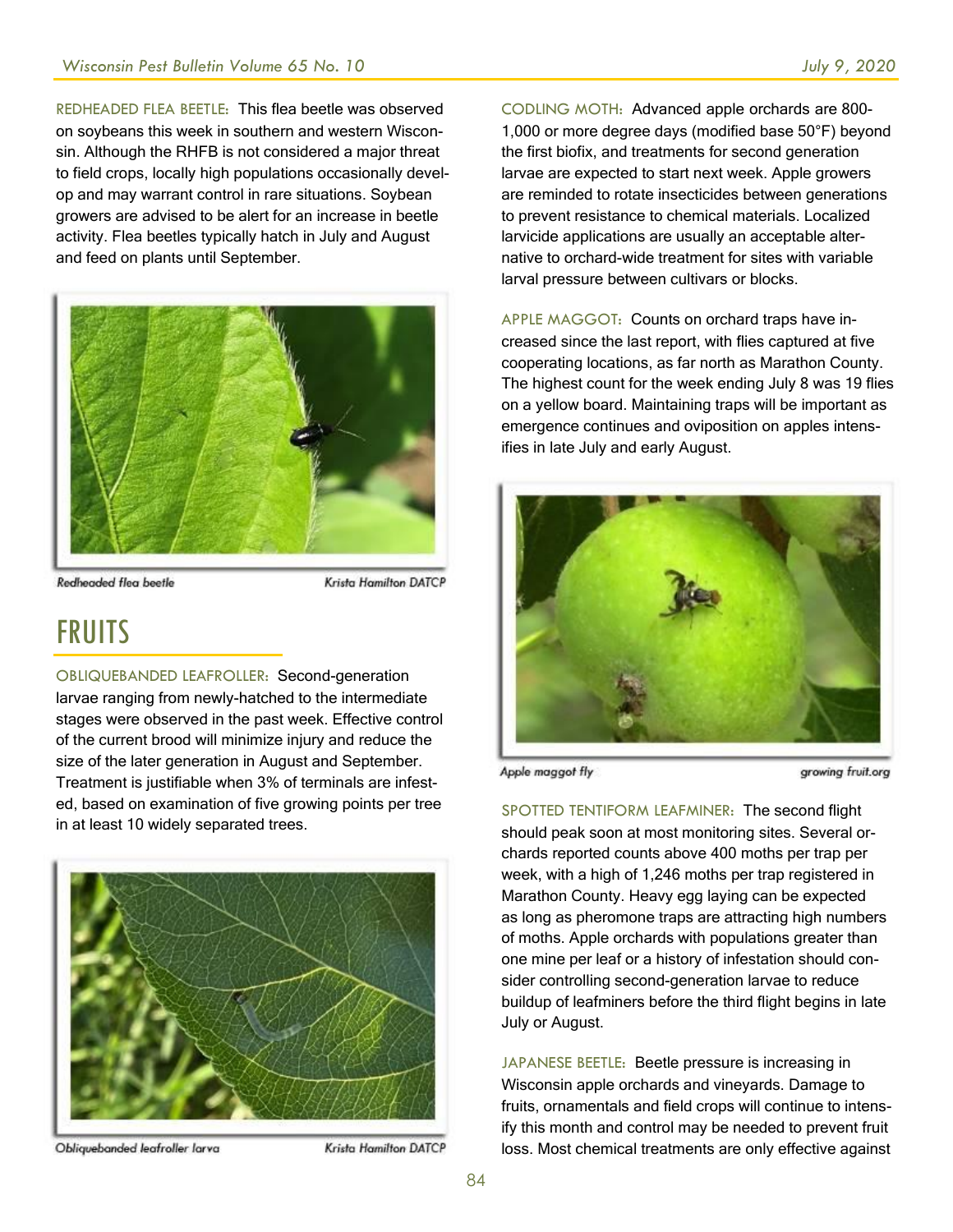Japanese beetle when populations are low and the beetles are first migrating into vineyards and orchards.

BROWN MARMORATED STINK BUG: Nymphs are emerging in Dane and La Crosse counties. BMSB clear sticky panel traps should be in place to monitor summer stink bug activity. Cooperators are reminded that the sticky traps now supplied by DATCP must be baited with a combination of BMSB lure and the green stink bug (GSB) lure provided with this season's trapping supplies.



Brown marmorated stink bug nymphs on raspberry

Kelsey Koenig

GRAPE BERRY MOTH: Female moths will soon begin laying second-generation eggs in southern and western Wisconsin vineyards. Scouting for infested fruits and other signs of GBM, particularly in border rows adjacent to wooded areas in the vineyard, is advised. Treatment of perimeter rows, if warranted, usually provides satisfactory control of this pest. The use of pheromone traps to monitor GBM flights and properly timed controls is also strongly recommended.

SPOTTED WING DROSOPHILA: Berry growers in southern and western Wisconsin have reported finding initial larval infestations in their blackberries and raspberries in the past two weeks, indicating sampling for larvae in fruit should begin. To sample from a planting, place at least 15 ripe fruit in a plastic bag and lightly squeeze each fruit. Add a strong salt solution (1/4 cup salt to 1 quart water), enough to cover all of the fruit, to the bag. If present, small white SWD larvae will emerge and rise to the top of the liquid after 30 minutes. A more complete guide to the sampling process is available at http://www.canr.msu.edu/ ipm/uploads/files/SWD/SWD\_2013-Salt\_Sugar\_Boil Test-6-20-2013.pdf. Managing SWD requires persistence and the use of as many control techniques as possible.

### VEGETABLES

STRIPED CUCUMBER BEETLE: Gardeners and farmers should continue scouting cucurbit plants for these yellow and black striped beetles that transmit bacterial wilt. Surveys indicate economic infestations (2-7 beetles per plant) are common in community gardens and on CSA farms surveyed by DATCP. Cucurbits infected with bacterial wilt first exhibit flagging of individual lateral leaves, followed by wilting and death of the entire plant. The treatment threshold for cucumber beetles is one beetle per plant in melons, cucumber, Hubbard and butternut squash, and younger pumpkins. For less susceptible squash varieties, watermelon and older pumpkins, the threshold is increased to five adults per plant.



Striped cucumber beetles inside squash blossom **Krista Hamilton DATCP** 

SQUASH BUG: Populations of this vine crop pest typically increase sharply around mid-July with the appearance of many small nymphs. An average of one egg mass per plant when plants are flowering is recommended as the basis for initiating treatment. For gardens, manually removing and destroying the bugs and their eggs is most effective. Another option is to place cardboard or newspaper on the ground next to the plants. At night the squash bugs will collect beneath the cardboard and can be destroyed in the morning. Organic growers may use directed applications of pyrethrum (PyGanic) or the pre-mix with azadirachtin (Azera). Refer to UWEX publication A3422 "Commercial Vegetable Production in Wisconsin" for a list of registered insecticides.

COLORADO POTATO BEETLE: The summer generation of beetles is appearing in potatoes. New adults and all larval stages were observed in the past week on potato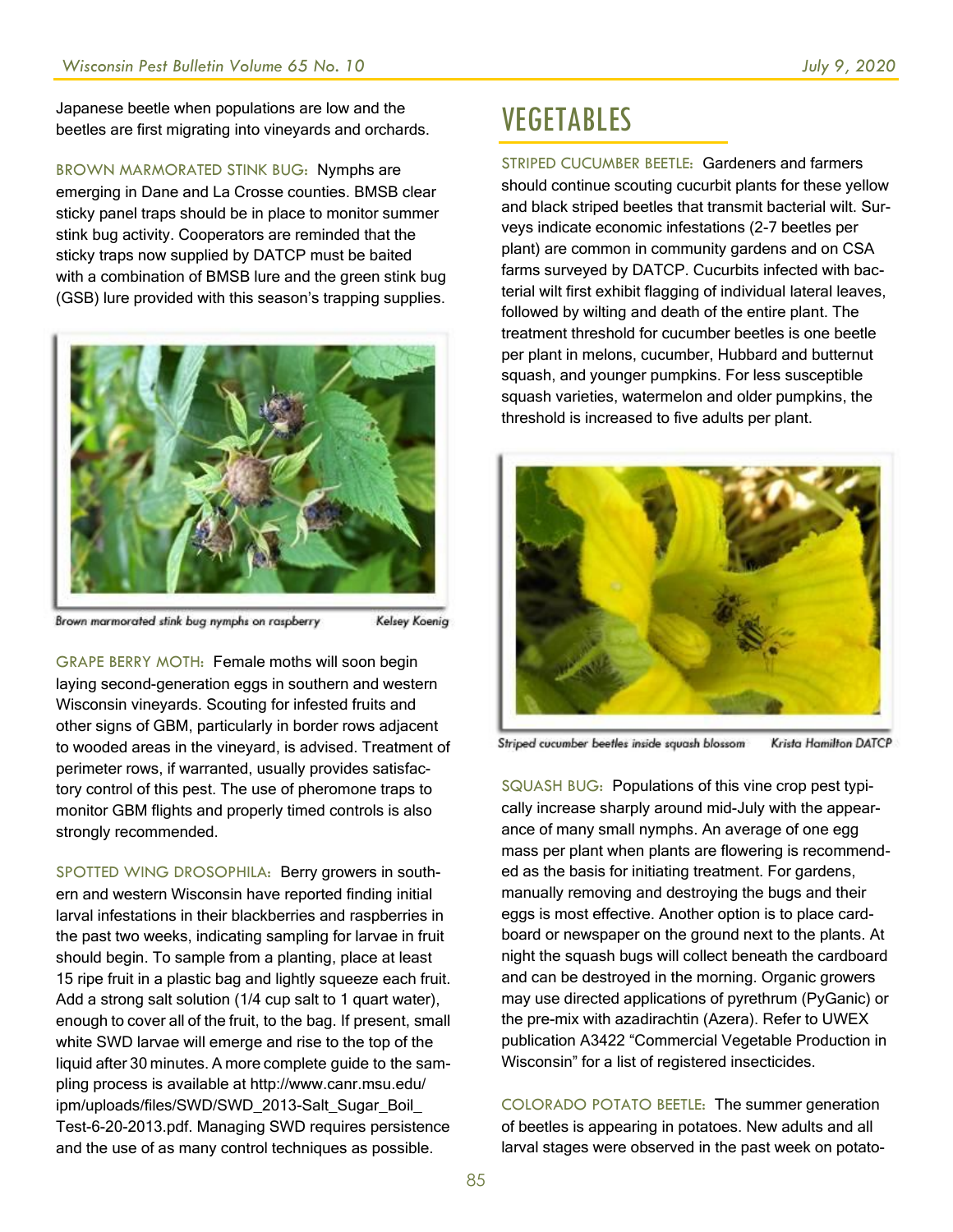es in several southern and western Wisconsin community gardens.



Colorado potato beetle

**Krista Hamilton DATCP** 

TOMATO HORNWORM: Moths have begun laying eggs on the undersides of tomato leaves in southern Wisconsin. Tomato growers who have experienced past problems with this pest should start inspecting plants for the smooth, spherical, pale green eggs deposited individually on the lower surface of leaves. Once the eggs hatch, the larvae grow rapidly and can quickly defoliate plants. Prompt removal of the larvae is the best control measure.



Tomato hornworm larva

braddock outdoor.blogging.com

LATE BLIGHT: Heat and scattered rain in the past two weeks have created favorable conditions for late blight development. All four of the potato plantings monitored by UW—Grand Marsh, Hancock, Plover, and Antigo—have exceeded the threshold for late blight risk. Potato and tomato crops in these areas should be receiving routine (~weekly) preventative fungicide applications, according

to Dr. Amanda Gevens, UW-Madison Vegetable Plant Pathologist and Extension Specialist. No cases of late blight have been confirmed in Wisconsin as of July 9.

BACTERIAL SPOT: This disease is evident on bell pepper foliage in most community gardens surveyed by DATCP. Bacterial leaf spot (BLS) is a very common, destructive disease of peppers in the U.S. Symptoms include leaf spots that initially appear water-soaked, then become brown and irregularly shaped. Infected leaves often turn yellow and drop. Raised, scab-like spots may develop on fruits, reducing yield and exposing peppers to potential sunscald. In severe cases, complete crop failure can occur.



Bacterial spot on bell pepper

**Krista Hamilton DATCP** 

Infected seed is an important source of the bacterium that causes BLS in pepper. Therefore, the use of diseasefree seed and transplants are important in BLS management. Infected plant debris and weeds are additional sources of the pathogen and must be eliminated to reduce the amount of the pathogen available to initiate disease.

SQUASH VINE BORER: Increased inspection of pumpkins, squash, gourds, and other vine crops is recommended during the next two weeks. Egg laying is underway and small larvae are now boring into squash stems and runner vines. Insecticides are only useful if applied before the larvae tunnel into vines, and a second application is usually necessary during the adult flight period.

#### NURSERY & FOREST

ROOT KNOT NEMATODE: Root knot nematodes were detected on 'Prince Henry' anemone and astilbe varieties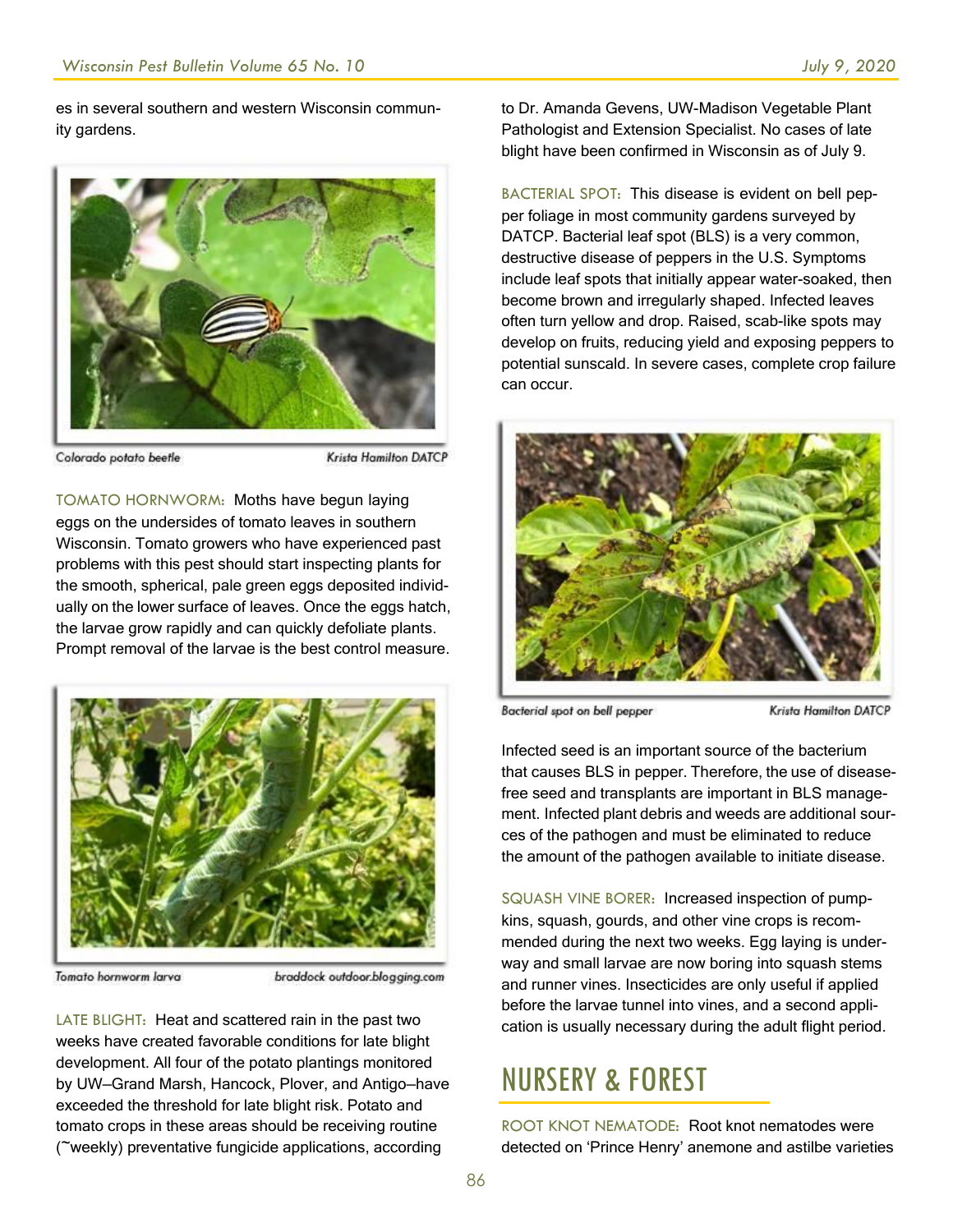'Fanal', 'Visions in Red', 'Maggie Daley' and 'Younique Silvery Pink' at two nurseries in Jefferson and Washington counties. The astilbe foliage was severely stunted and wilted, and the belowground root balls were noticeably smaller than normal. Examination of the roots found characteristic knot-like root galls that are created by the female nematodes when they embed in the root tissue to feed and reproduce. The roots, already weakened by the root knot nematode damage, were colonized by fungal pathogens contributing to root decay. Fusarium, Phytophthora or Pythium and Thielaviopsis were the pathogenic fungi identified from the blackened roots.

The Northern root knot nematode (Meloidogyne hapla) is a serious problem for commercial growers and home gardeners because these nematodes can infest many ornamentals, vegetables and weeds and are very difficult to control once established in an area. Crop rotation with corn, wheat, oat, rye and French marigolds while controlling weeds may keep nematode populations in check.

All infested stock was destroyed.



Astilbe infested with root knot nematode

Anette Phibbs DATCP

BIRCH DROUGHT STRESS: Birch and other deciduous trees commonly develop chlorotic leaves at this time of year due to heat and drought stress. Although wellestablished older trees may drop leaves, they are generally not harmed by short-term dryness. However, young trees planted in the last three years are still highly vulnerable to moisture loss and should be regularly watered at least once a week during dry periods.

BLACK KNOT OF CHERRY: A severe infection of this fungal disease was noted on bird cherry trees in Marathon County. The infestation was so extreme that the trees

were removed from sale due to the abundance of 'knots' and dead limbs. This common disease of trees and shrubs in the *Prunus* genus can be managed by pruning out the knots in winter or early spring, before fungal spores are released. Multiple infections of black knot reduce tree vigor and cause eventual decline.



**Black knot on cherry** 

**Timothy Allen DATCP** 

VENTURIA SHOOT TIP BLIGHT: Containerized quaking aspens at a nursery in St. Croix County were showing the black, blighted shoots indicative of this fungal disorder. The initial symptoms appear in May as irregular brown or black spots on the leaf surfaces, which later expand to new shoots and cause a characteristic shepherd's crook. Only young shoots and leaves are susceptible to this disease, though repeated attacks of the fungus on new growth can weaken and predispose trees to invasion by other pathogens. Secondary infection cycles can occur throughout the shoot elongation period if wet conditions prevail.



Venturia shoot tip blight on aspen

Konnie Jerabek DATCP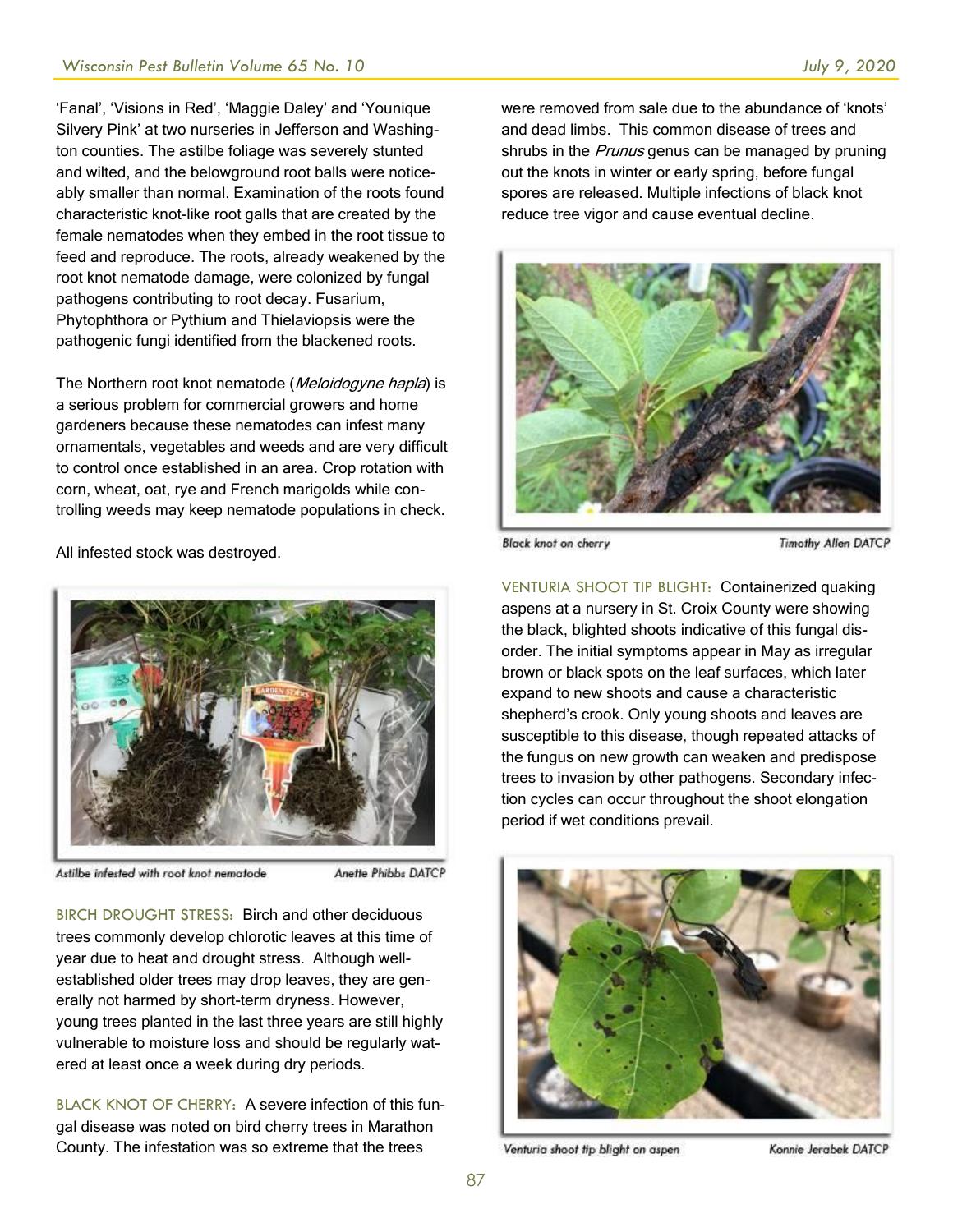The fungus overwinters in infected shoots, so management recommendations include removing fallen diseased leaves, pruning blighted shoots below the margin between healthy and diseased tissue, and avoiding the most susceptible cultivars.

MALLOW SAWFLY: Recent inspections found moderate damage to mallow plants caused by this sawfly species. The mallow sawfly infests hibiscus, hollyhock and mallow, severely skeletonizing foliage when populations are high. The larvae are identifiable by their black heads and light green bodies.

WHITE PINE WEEVIL: Christmas tree growers are reminded to scout pine and spruce fields now for white pine weevil problems. Typical signs of infestation include curled, browned, and wilting young leaders, often with fresh pitch flow at the feeding site. The excess pitch production is the tree's natural defense against wood boring insects.



White pine weevil larva

Konnie Jerabek DATCP

Cultural control by pruning out terminals infested with larvae may reduce weevil populations and reform the tree, but the effective window of pruning is brief and restricted to the late spring/early summer from when the terminals begin wilting until the insects emerge through exit holes. The pruned area should be limited only to the infested part of the terminal, which often may not extend to the next set of branches. Any pruned material must be disposed of off-site since larvae can continue to develop in cuttings.

The white pine weevil is known to attack at least 20 different tree species including Norway, blue and black spruce, as well as mugo, Scots and jack pine, with Eastern white pine being the most suitable host for brood development. Although weevil damage rarely results in tree mortality, repeated seasons of infestation can lead to growth reduction, stem deformation, and increased susceptibility to wood decay organisms.



White pine weevil damage on spruce

Konnie Jerabek DATCP

SPRUCE BUDWORM: DATCP inspectors found spruce budworm defoliation on Frasier fir Christmas trees in Sawyer County. This native pest has periodic outbreaks in natural stands of spruce and fir. Larvae usually prefer to infect large mature trees, but occasionally defoliate Christmas trees and nursery stock. For smaller nursery or backyard infestations, Bt sprays targeting this insect can be effective if applied weekly to spruce foliage in May when the larvae are small. Applications in June and July should help to control infestations on new growth.



Spruce budworm webbing and damage

**Timothy Allen DATCP**